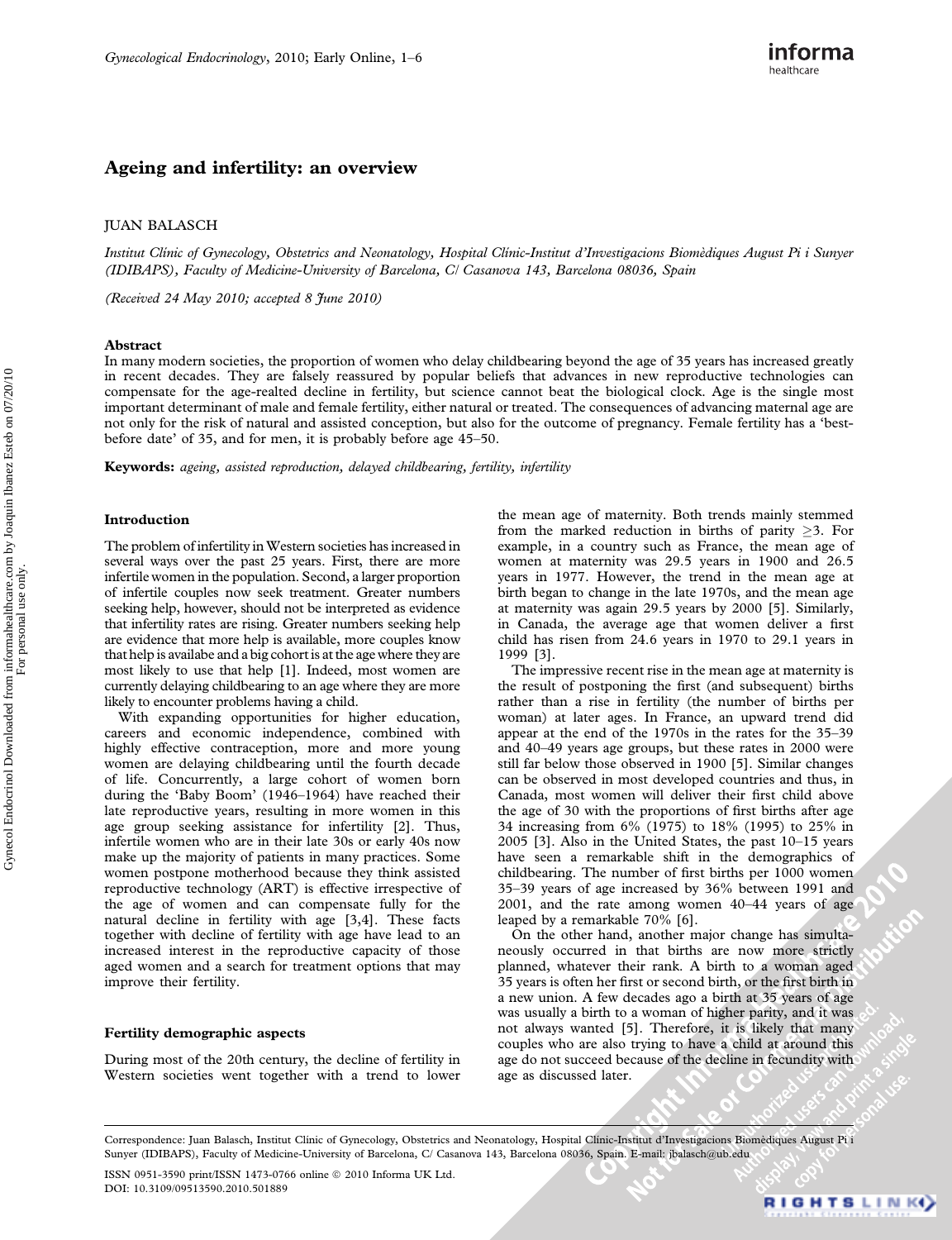In fact, it is well established that female fertility begins to decline many years prior to the onset of menopause despite continued regular ovulatory cycles. Although there is no strict definition of advanced reproductive age in women, it is generally accepted as the age of  $\geq$ 35 years [2,6].

## Mechanisms of reproductive ageing

As previously reviewed [2,4,5,7], it seems clear that despite some decline in male fertility with age, particularly  $>50$ years, there is no absolute age at which men cannot father a child. Semen volume, sperm motility and sperm morphology decrease with age, whereas the data concerning sperm concentrations are conflicting [7]. Fertility is thus more related to the age of the female than the male partner.

This notwithstanding, a recent study [8] investigating the effect of maternal and paternal age on pregnancy and miscarriage rates after intrauterine insemination and analysing more than 17,000 treatment cycles, concluded that the quantity and motility of spermatozoa in the final preparation used for insemination had a positive effect on the outcome, as classically observed in the past. It was found that advanced maternal age had a negative effect on the pregnancy rate and was associated with increased miscarriage rate. More interestingly, an exactly parallel effect was found for paternal age  $(>40-45$  years). The impact of increased age on necrospermia and sperm DNA structure is postulated as a probable direct cause of this paternal effect.

Another recent study [9] investigated whether male age influences embryo development and reproductive potential in ART cycles. One thousand twenty-three male partners participating in anonymous oocyte donation cycles were included in this study. A significant increase in pregnancy loss, decrease in live birth rate and decrease in blastocyst formation rate were noted in men  $>50$  years of age. There was no significant difference in implantation rate, pregnancy rate or early embryo development through the cleavage stage (demonstrated by fertilisation rate, embryo cleavage rate, percentage of non-fertilised or polyspermic embryos, rate of embryo arrest or seven or more cell embryo development on day 3). Men  $\leq$ 45 years of age had significantly more semen volume and more motile sperm than men  $>45$  years of age. There was no significant change in sperm morphology or concentration. After controlling for female age with use of the donor oocyte model, it was concluded that male age 450 years significantly affected pregnancy outcomes and blastocyst formation rates [9].

The decrease in fertility with female ageing is mainly due to a decreasing number of oocytes after birth. Female infants have 6–7 million oocytes at 20 weeks of gestation, 1–2 million oocytes at the time of birth, about 250,000 oocytes at menarche, 25,000 oocytes at 37 years of age and only a few hundreds or thousands at the end of their reproductive life [4]. It has been proposed a biphasic model of oocyte disappearance from birth to menopause. The total oocyte number declines bi-exponentially with age and the loss of follicles accelerates around the age of 37–38 years. The progressive loss of oocytes from foetal life through menopause is a normal process. Genetic influences remain the primary determinants of natural menopause, although environmental factors may play some roles in gonadal senescence. In this respect, it is to note that very recently, five genome-wide association studies of the timing of menarche and menopause have now taken us beyond the range of candidate gene and linkage studies [10]. The list of new genetic associations identified for these two traits should shed light on the mechanisms of ovarian aging, as

well as breast cancer and other diseases associated with reproductive lifespan. These genetic associations may not offer direct clinical applications today, but they are a step towards understanding premature menopause, reduced fertility and other direct features of the reproductive lifespan.

The age-associated decline in female fecundity and increased risk of spontaneous abortion are largely attributable to abnormalities in the oocyte [2,11]. The meiotic spindle in the oocytes of older women frequently exhibits abnormalities in chromosome alignment and microtubular matrix composition. Higher rates of single chromatid abnormalities in oocytes, as well as aneuploidy in preimplantation embryos and ongoing pregnancies, are observed in older women. The higher rate of aneuploidy is a major cause of increased spontaneous abortion and decreased live birth rates in women of advanced reproductive age. The poor quality of oocytes in aged women is clearly illustrated by the improved pregnancy rates obtained with donated oocytes [11].

Age-related uterine factors may also play a role in the decline in fertility with increasing age. This is suggested by a retrospective cohort study evaluating the role of recipient age on the outcome of  $>3000$  donor egg cycles [12]. Although no significant linear relationship between oocyte recipients' age and pregnancy rate, implantation rate or miscarriage rate was observed, pregnancy and implantation rates were reduced and miscarriage rate increased from 45 year of age onward. A retrospective cohort study of aggregated national cycles of donor egg therapy that are collected by Society for Assisted Reproductive Technology and the Centres for Disease Control and Prevention and analysing recipients of embryos (17,339 cycles) derived from donated eggs between 1996 and 1998, showed that success of donor egg therapy was remarkably constant among recipients aged 25 years through those in their late forties. At higher ages, declining rates of implantation, clinical pregnancy and delivery were seen, along with small increases of pregnancy loss. From this study, it was concluded that the success of donor egg therapy is unaffected by recipient age up to the later 40s, after which they begin to decline. Although recipient age *per se* is likely to be the major cause of this effect, other factors may contribute to this observation [13].

The role of diminished uterine receptivity and its potential mechanisms with increasing woman's age is, however, a matter of controversy. Thus, some authors claim that the reduced endometrial receptivity may be related to reduced uterine blood flow with increased age, a decreased sensitivity to progesterone effects or the presence of uterine fibroids, which again become more common with age [4]. On the contrary, others emphasise that the prevalence of uterine pathology, such as fibroids and endometrial polyps, increases with age, yet there is little evidence that uterine factors have a significant impact on age-related infertility. It is also stressed that age does not appear to have a significant effect on morphological or histological responses of the uterus to steroid stimulation [2].

## Effect of ageing on the reproductive outcome

The consequences of advancing maternal age are not only for the risk of natural and assisted conception, but also for the outcome of pregnancy even in normal women (i.e. those getting pregnant spontaneously).

It has been reported that risk of foetal death, and in particular spontaneous abortion, increases with increasing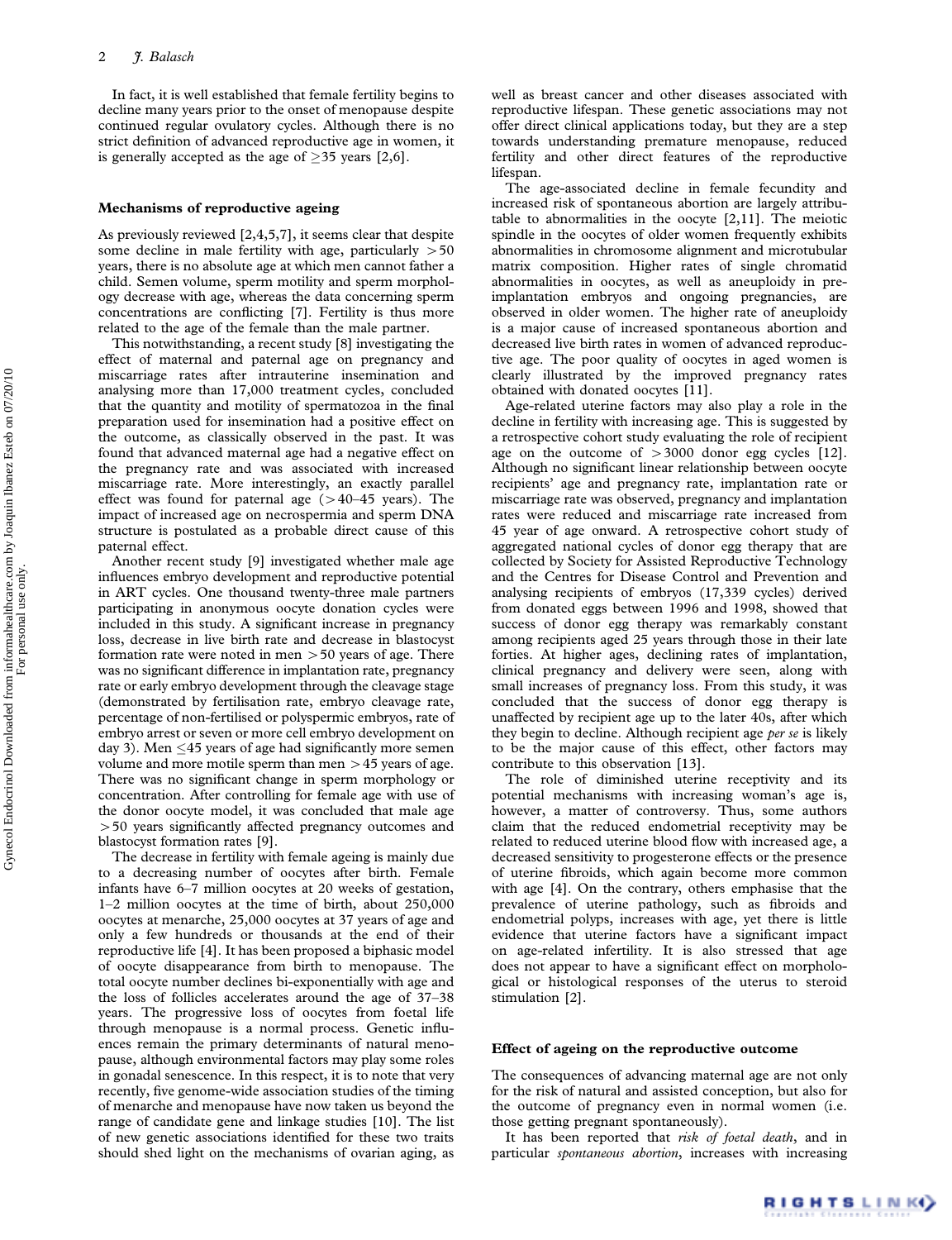maternal age [14,15]. It is well known from early studies that previous spontaneous abortions and multigravidity are also well-established risk factors for spontaneous abortion in subsequent pregnancies [16]. However, these factors are highly correlated and the association between age and spontaneous abortion reflects both biological mechanisms and forces of selection, the significance of the association is expected to change over time [17]. As discussed earlier, decades ago, older pregnant women were mainly those with low fecundity or high parity but, at present, many women delay childbearing for social reasons. To evaluate what the effect of maternal age is on foetal death (spontaneous abortion, ectopic pregnancy, stillbirth) when taking into account a woman's reproductive history, a prospective register population-based linkage study involving 1,221,546 pregnancy outcomes in 634,272 was carried out in Denmark [17]. All women with a reproductive outcome (live birth, stillbirth, spontaneous abortion leading to admission to hospital, induced abortion, ectopic pregnancy or hydatidiform mole) from 1978 to 1992 were included. Main outcome measures were age related risk of foetal loss, ectopic pregnancy and stillbirth, as well as agerelated risk of spontaneous abortion stratified according to parity and previous spontaneous abortions. This was done using data from the population based Danish health registries, which cover the population of Denmark. This allowed the authors to control for the confounding effects of reproductive history and calendar period. Overall, 13.5% of the pregnancies intended to be carried to term ended with foetal loss. At age 42 years, more than half of such pregnancies resulted in foetal loss. The risk of a spontaneous abortion was 8.9% in women aged 20–24 years and 74.7% in those aged 45 years or more. High maternal age was a significant risk factor for spontaneous abortion irrespective of the number of previous miscarriages, parity or calendar period. The risk of an ectopic pregnancy and stillbirth also increased with increasing maternal age [17].

The risk of Down's syndrome and other chromosomal abnormalities is increased with increasing maternal age as a result of deterioration of egg quality with advancing maternal age [4]. Numerous karyotyping studies and molecular cytogenetic studies have been reported to date, providing a large body of data on the incidence and the distribution of chromosomal abnormalities in human female gametes, but also displaying a great variability in results, which may be essentially attributable to the technical limitations of these in situ methods when applied to human oocytes [18]. Essentially, the most relevant analyses have led to the estimate that 15–20% of human oocytes display chromosome abnormalities, and they have emphasised the implication of both whole chromosome non-disjunction and chromatid separation in the occurrence of aneuploidy in human oocytes. The effect of advanced maternal age on the incidence of aneuploidies has also been investigated in human oocytes. Most previous studies have failed to confirm any relationship between maternal age and aneuploidy frequency in human oocytes, whereas the more recent reports based on large samples of oocytes or polar bodies have provided evidence for a direct correlation between increased aneuploidy frequency and advanced maternal age, and have clarified the contribution of the various types of malsegregation in the maternal agedependent aneuploidies [18].

Both adolescents and women of advanced reproductive age comprise distinct groups of obstetrics patients. Each has special needs and is susceptible to different obstetric risks and complications. Pregnant women over the age of 34 have an increased risk for a poor obstetric outcome. To examine

pregnancy outcomes in women age 40 or older, a large population study involving 1,160,000 women delivered during a 2-year period was carried out using data from the California Health Information for Policy Project, which consists of linked records from the birth certificate and the hospital discharge record of both mother and newborn of all births that occurred in acute care civilian hospitals in California [19]. The study population consisted of all women who delivered at age 40 or over (24,032 or 2% of the women). The control population was women who delivered between age 20 and 29 years during the 2-year period. Gestational age at delivery, birth weight, mode and type of delivery, discharge summary and birth certificate demographics, birth outcome, pregnancy and delivery data were considered. Virtually every complication of gestation was increased in older patients compared with young controls. Thus, nulliparous women aged  $\geq$  40 years had a higher risk of operative delivery than nulliparous women aged 20–29 years (61% vs. 35%). Rates of birth asphyxia, foetal growth restriction, malpresentation and gestational diabetes were significantly higher among older nulliparas (6, 2.5, 11 and 7%, respectively) compared with rates among control nulliparas (4, 1.4, 6 and 1.7%, respectively), and there were similar significant increases among older multiparas (3.4, 1.4, 6.9 and 7.8%, respectively), compared with younger multiparous controls (2.4, 1, 3.7 and 1.6%, respectively). Mean birth weight of infants delivered by older nulliparous women was significantly lower than that among nulliparous controls, whereas mean birth weight in the group of older multiparas was no different than that among younger multiparous controls. Gestational age at delivery was significantly lower among older nulliparas compared with nulliparous controls, and similarly lower among older multiparous women, compared with multiparous controls. Therefore, according to this and other studies [20] it seems clear that increasing maternal age is independently associated with specific adverse pregnancy outcomes and increasing age is a continuum rather than a threshold effect.

Fertility is the rate of childbearing in a population. Fertility rates in populations that do not practice contraception give the best estimation of the ability of normal women to conceive. In a seminal paper based on 10 different populations living between the 17th and the 20th centuries that did not use contraceptives, Menken et al. [21] investigated the effect of maternal age on the average rate of pregnancy. These authors nicely showed that fertility remains relatively stable through 30 years of age, at more than 400 pregnancies per 1000 exposed women per year, and then begins to decrease substantially. By 45 years of age, the fertility rate is only 100 pregnancies per 1000 exposed women.

The most important determinant of a couple's fertility is the woman's age. Thus, *infertility rate* increases with age and age affects the success rates of infertility treatments [22,23]. Age of females partners markedly influenced the results of the so-called traditional treatment of infertility (i.e. those available before the era of assisted reproduction), and pregnancy rates were significantly lower in women over 35 years old as compared to younger patients [22]. Similarly, there is also a marked age-related decline in success rates when using modern ART for treatment of infertility; this is discussed later.

#### Effect of ageing on assisted reproduction outcome

As discussed earlier, fecundity has been reported to decline in women over 30–35 years of age. Two major problems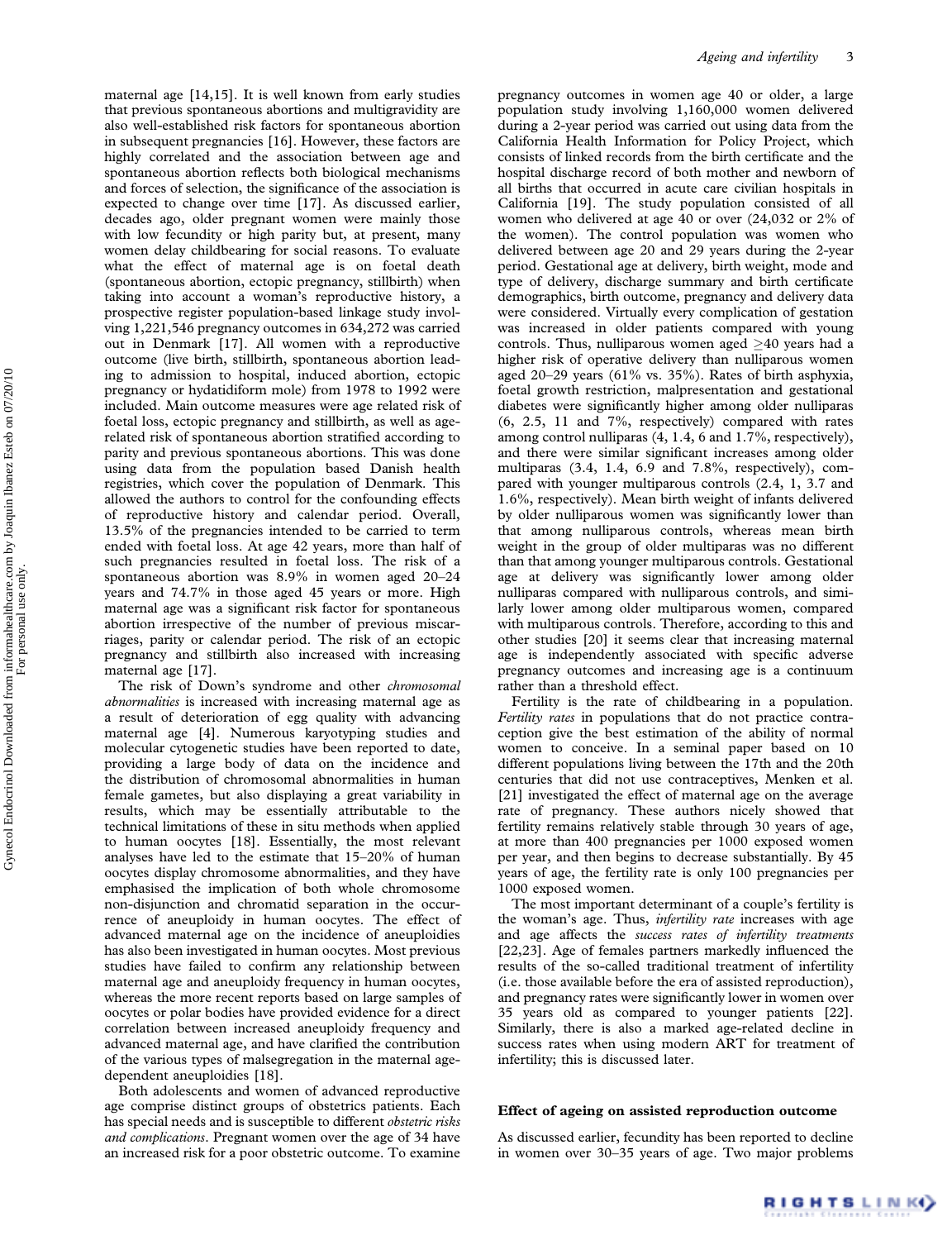encountered in studying variations in fecundity as a function of a woman's age are as follows: (1) the need to separate the effect of the woman's age from associated variables such as coital pattern and husband's age, and (2) the woman's age itself, which could result in bias, since time introduces a type of selection. Artificial insemination with donor semen (AID) offers an opportunity to control certain variables in the study of female fecundity over time thus providing the best means of minimising the effects of associated variables and sources of bias.

In a landmark study, 2193 nulliparous women who were receiving AID from 1973 to 80 at the Centres d'Etude et de Conservation du Sperme Humain (CE-COS) and whose husbands were totally sterile (thus avoiding important bias with respect to male fecundity and coital frequency) were studied [24]. The women were divided into four age groups: 25 years old or younger  $(n = 371)$ , 26–30  $(n = 1079)$ , 31–35  $(n = 599)$  and 35 or older  $(n = 144)$ . At the end of the study period, the women were categorised into four groups, depending on the outcome: success (all pregnancies occurring during the study period), lost to follow-up (if the result of the last AID cycle was unknown), open case (result of last AID cycle was known but the next insemination procedure had not yet taken place) and dropout (discontinued treatment). The cumulative success rates were calculated after 12 cycles with the life table technique adapted to AID as if there were no dropouts (theoretical cumulative rates). The Mantel-Haenzel test was used to compare the curves obtained from the cumulative rate as a function of the number of treatment cycles for the various age groups. The four curves differed significantly (chi-square = 15.72, with 3 degrees of freedom;  $p < 0.01$ ). The curves for the two age groups under 30 were very similar. Overall, the study shows that a decrease in fecundability (conception rate per cycle) as a function of a woman's age is slight but significant after 30 years of age and marked after 35 years. The probability of success of AID for 12 cycles declined to 61% (from 74% for those under 31 years old) for the 31–35 age group ( $p < 0.03$ ) and to 54% (from 74% for those under 31 years old) for those over 35 ( $p < 0.001$ ).

Recent data generated from European registers by the European Society of Human Reproduction and Embriology (ESHRE) [25] show that in women  $<$  40 years of age, 18,515 treatments AID resulted in 3498 pregnancies giving a pregnancy rate per insemination of 18.9%. In women at 40 years or above, the corresponding figures were 2053, 189 and 9.2%.

Intrauterine insemination using husband/partner's sperm (IUI) mainly in association with ovulation induction (OI) is, at present, a frequently used first choice of the assisted conception techniques that may be useful for the treatment of infertile women with patent fallopian tubes [26]. The most common indications for IUI are some of the less severe forms of male factor infertility and unexplained infertility. The latter is a frequent condition found in couples where women are in the advanced reproductive age group [27]. Unfortunately, however, IUI plus OI has limited efficacy for women over 40 with otherwise unexplained infertility, yielding a per cycle delivery rate of 5% or less (range: 1.4–5.2%). This compares with a live birth rate per cycle of 17–22% for women under 35 and 8–10% for women aged 35–40 [2].

Similarly, data from ESHRE registers indicate that in women  $<$  40 years of age, 120,613 treatments with IUI and OI resulted in 15,154 pregnancies, giving a pregnancy rate of 12.6% per procedure. In women at  $>40$  years, the corresponding figures were 8,295,617 and 7.4% [25].

The presence of male factor, tubal disease, endometriosis or pelvic adhesions would argue for proceeding directly to *in-vitro fertilisation and embryo transfer* (IVF-ET) in women of advanced reproductive age. Pregnancy rates from IVF are generally higher than from IUI/OI but also decline significantly with age. In fact, a woman's age is the most important factor affecting the chances of a live birth when her own eggs are used. Success rates decline with each year of age and are particularly low for women 40 or older.

According to the Asssited Reproductive Technology Success Rates-Centers for Disease Control and Prevention [28], live birth rates per IVF cycle were 39.6%, 37.8%, 31.8% and 16.1% in women aged 25, 30, 35 and 40 years, respectively. This percentage dropped steadily with each 1-year increase in age. For women older than 44, the percentages of live births was a little less than 1%. In a review of 431 initiated IVF cycles in women  $\geq 41$  years, there were no clinical pregnancies in women  $\geq$ 45 years and no deliveries in women  $\geq 44$  years of age [29]. This agerelated decline in IVF success is related to decreased ovarian responsiveness to gonadotropins and, more importantly, to a marked decline in embryo implantation rates.

ART imply the pharmacological induction of multiple follicular recruitment to obtain multiple oocytes and embryos. The most widely used protocol for ovarian stimulation in IVF cycles has involved the administration of gonadotropins under pituitary suppression with GnRH agonists (the so-called long down-regulation protocol) which not only increases pregnancy and live-birth rates, but also allows flexible timing for oocyte recovery and greatly simplifies IVF treatment [30,31]. However, a number of women are found to respond poorly or not at all to this standard treatment, such patients are referred to as 'low or poor responders'. Low response to ovarian stimulation frequently reflects an age-related decline in reproductive performance (older patients with an abnormal endocrinological profile) and its incidence increases in parallel with woman's age. Thus, data from the Assisted Reproductive Registry in the United States [32] indicate that in couples with no male factor infertility undergoing IVF treatment, cancelled cycles because of poor response to ovarian stimulation were 10.3, 14.9, 20.1 and 25.3% among women aged  $<$  35 years, 35- to 37-years, 38-40 years and  $>40$  years, respectively. Irrespective of the protocol used, the treatment of poor responders results in a low pregnancy rate, unless the couple makes the difficult decision to use donor eggs [33].

On the basis that embryonic aneuploidy is likely the major reason for implantation failure in older women, it has been proposed the use of preimplantation genetic screening (PGS) to improve implantation rates and IVF outcome. In PGS, embryos are analysed for aneuploidies and only embryos that are euploid for the chromosomes tested are transferred. However, as recently stressed by the American Society for Reproductive Medicine [34] available evidence does not support the use of PGS as currently performed to improve live-birth rates in patients with advanced maternal age. Similarly, the American College of Obstetricians and Gynecologists [35] has emphasised that current data does not support a recommendation for PGS for aneuploidy using fluorescence in situ hybridisation solely because of maternal age. In fact, the systematic review of the literature and metanalysis indicates that PGS for aneuploidy in women with poor prognosis or in general in vitro fertilisation programme, not only does not increase but may be even associated with lower rates of ongoing pregnancies and live births [35,36].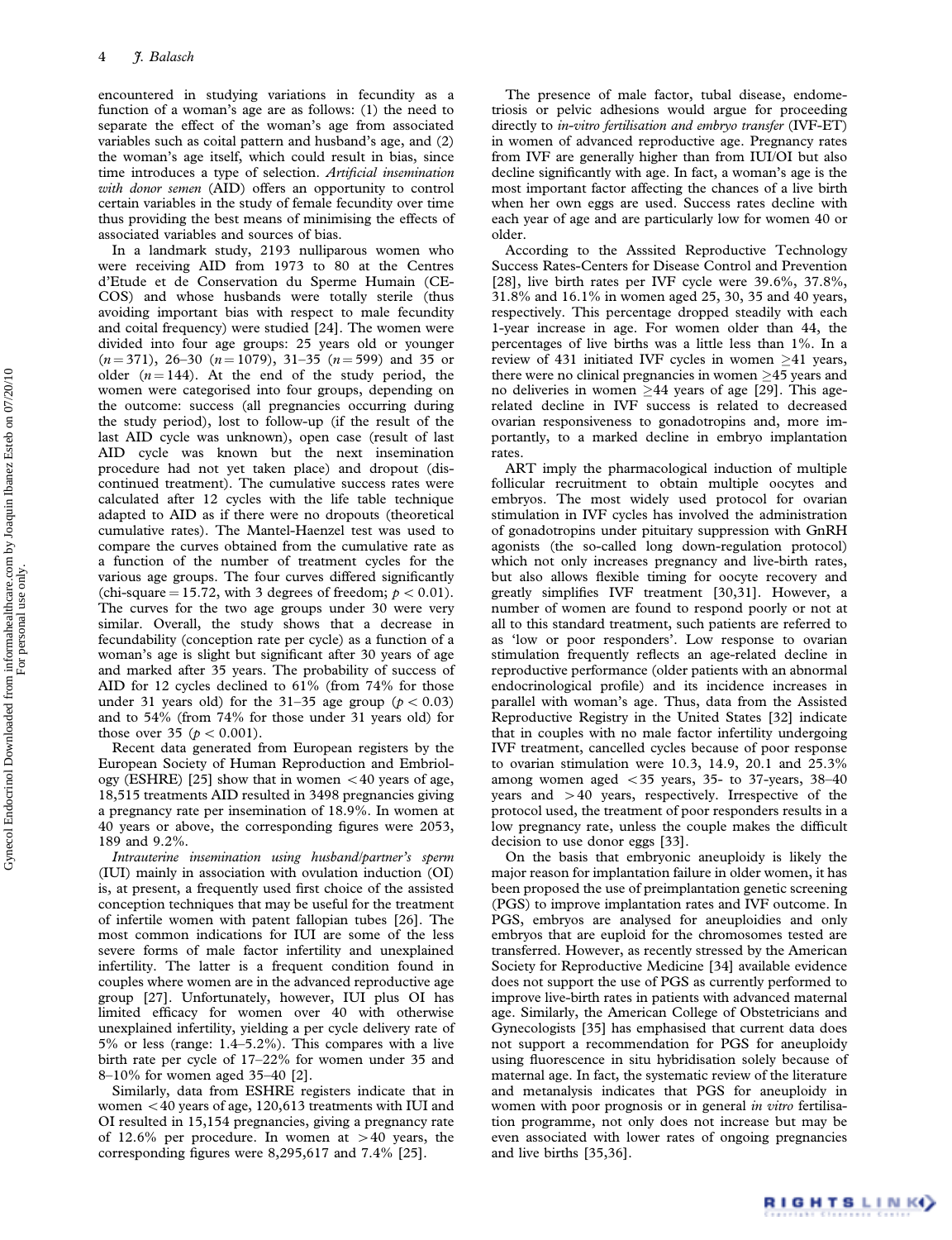An addtional important issue is the increased risk for adverse pregnancy outcomes after ART for those fortunate to become pregnant. The National Institute of Child Health and Human Development held a workshop to summarise these risks [37]. It was concluded that although it is not possible to separate ART-related risks from those secondary to the underlying reproductive pathology, the overall increased frequency of obstetric complications, including preterm birth and small for gestational age neonates, as well as maternal complications, such as preeclampsia, gestational diabetes, placenta previa, placental abruption and caesarean delivery should be discussed with the couple.

Overall, considering all the above discussed matters, it becomes evident that advances in new reproductive technologies cannot compensate for the aged-related decline in fertility. In fact, it is estimated that ART compensates for only half of the births lost by postponing a first attempt of pregnancy from 30 to 35 years of age, and  $<30\%$  after postponing from 35 to 40 years of age [38]. Therefore, ART in its present form cannot make up for all births lost by the natural decline of fertility after age 35 years and thus, women aged 35–40 years should turn to ART sooner [1]. Remarkably, women are largely aware of the risks and complications of delaying childbirth, but erroneously believe that ART can reverse the effects of age [39]. There is a need to provide accurate information in the community. Recently, the American Society for Reproductive Medicine [40] has stressed that there is not yet sufficient data to recommend ovarian tissue of oocyte cryopreservation for the sole purpose of circumventing reproductive aging in healthy women.

## Concluding remarks

In many modern societies, the proportion of women who delay childbearing beyond the age of 35 years has increased greatly in recent decades. They are falsely reassured by popular beliefs that advances in new reproductive technologies can compensate for the age-realted decline in fertility. Yet age is the single most important determinant of male and female fertility, either natural or treated. Therefore, it must seriously considered that 'age is an incurable disease' (Seneca) [41] and science cannot beat the biological clock. The consequences of advancing maternal age are not only for the risk of natural and assisted conception, but also for the outcome of pregnancy. Female fertility has a 'bestbefore date' of 35, and for men, it is probably before age 45–50. Therefore, prevention of infertility campaigns such as that launched by the American Society of Reproductive Medicine [42] and including the reproductive aging as a main theme are warranted.

**Declaration of interest:** The authors report no conflicts of interest. The authors alone are responsible for the content and writing of the paper.

## References

- 1. Balasch J. Investigation of the infertile couple in the era of assisted reproduction: a time for reappraisal. Hum Reprod 2000;15:2251–2257.
- 2. Practice Committee of the American Society for Reproductive Medicine. Aging and infertility in women. Fertil Steril 2006;86(suppl. 4):S248–S252.
- 3. Leader A. Pregnancy and motherhood: the biological clock. Sex Reprod Menopause 2006;4:3–6.
- 4. Ng EH, Ho PC. Ageing and ART: a waste of time and money? Best Pract Res Clin Obstet Gynaecol 2007;21:5–20.
- 5. ESHRE Capri Workshop Group. Fertility and ageing. Hum Reprod Update 2005;11:261–276.
- 6. Heffner LJ. Advanced maternal age how old is too old? N Engl J Med 2004;351:1927–1929.
- 7. Kühnert B, Nieschlag E. Reproductive functions of the ageing male. Hum Reprod Update 2004;10:327–329.
- 8. Belloc S, Cohen-Bacrie P, Benkhalifa M, Cohen-Bacrie M, De Mouzon J, Hazout A, Ménézo Y. Effect of maternal and paternal age on pregnancy and miscarriage rates after intrauterine insemination. Reprod Biomed Online 2008;17: 392–397.
- 9. Frattarelli JL, Miller KA, Miller BT, Elkind-Hirsch K, Scott RT Jr. Male age negatively impacts embryo development and reproductive outcome in donor oocyte assisted reproductive technology cycles. Fertil Steril 2008;90:97–103.
- 10. Hartge P. Genetics of reproductive lifespan. Nat Genet 2009;41:637–638.
- 11. ESHRE Capri Workshop Group. Diagnosis and management of the infertile couple: missing information. Hum Reprod Update 2004;10:295–307.
- 12. Soares SR, Troncoso C, Bosch E, Serra V, Simón C, Remohí J, Pellicer A. Age and uterine receptiveness: predicting the outcome of oocyte donation cycles. J Clin Endocrinol Metab 2005;90:4399–4404.
- 13. Toner JP, Grainger DA, Frazier LM. Clinical outcomes among recipients of donated eggs: an analysis of the U.S. national experience, 1996–1998. Fertil Steril 2002;78:1038– 1045.
- 14. Coste J, Job-Spira N, Fernandez H. Risk factors for spontaneous abortion: a case-control study in France. Hum Reprod 1991;6:1332–1333.
- 15. Fretts RC, Schmittdiel J, McLean FH, Usher RH, Goldman MB. Increased maternal age and the risk of foetal death. N Engl J Med 1995;333:953–957.
- 16. Warburton D, Fraser FC. Spontaneous abortion risks in man: data from reproductive histories collected in a medical genetic unit. Am J Hum Genet 1964;16:1–24.
- 17. Nybo Andersen AM, Wohlfahrt J, Christens P, Olsen J, Melbye M. Maternal age and fetal loss: population based register linkage study. BMJ 2000;320:1708–1712.
- 18. Pellestor F, Anahory T, Hamamah S. Effect of maternal age on the frequency of cytogenetic abnormalities in human oocytes. Cytogenet Genome Res 2005;111:206–212.
- 19. Gilbert WM, Nesbitt TS, Danielsen B. Childbearing beyond age 40: pregnancy outcome in 24,032 cases. Obstet Gynecol 1999;93:9–14.
- 20. Cleary-Goldman J, Malone FD, Vidaver J, Ball RH, Nyberg DA, Comstock CH, Saade GR, Eddleman KA, Klugman S, Dugoff L, et al. ; FASTER Consortium. Impact of maternal age on obstetric outcome. Obstet Gynecol 2005;105:983–990.
- 21. Menken J, Trussell J, Larsen U. Age and infertility. 1986;233: 1389–1394.
- 22. Insler V, Potashnik G, Glassner M. Some epidemiological aspects of fertility evaluation. In: Insler V, Bettendorf G, editors. Advances in diagnosis and treatment of infertility, New York: Elsevier; 1981. pp165–177.
- 23. American Society for Reproductive Medicine. Age and fertility. A guide for patients, Birmingham, Alabama: American Society for Reproductive Medicine; 2003.
- 24. Schwartz D, Mayaux MJ. Female fecundity as a function of age: results of artificial insemination in 2193 nulliparous women with azoospermic husbands. Federation CECOS. N Engl J Med 1982;306:404–406.
- 25. Nyboe Andersen A, Goossens V, Bhattacharya S, Ferraretti AP, Kupka MS, de Mouzon J, Nygren KG; European IVFmonitoring (EIM) Consortium, for the European Society of Human Reproduction and Embryology (ESHRE). Assisted